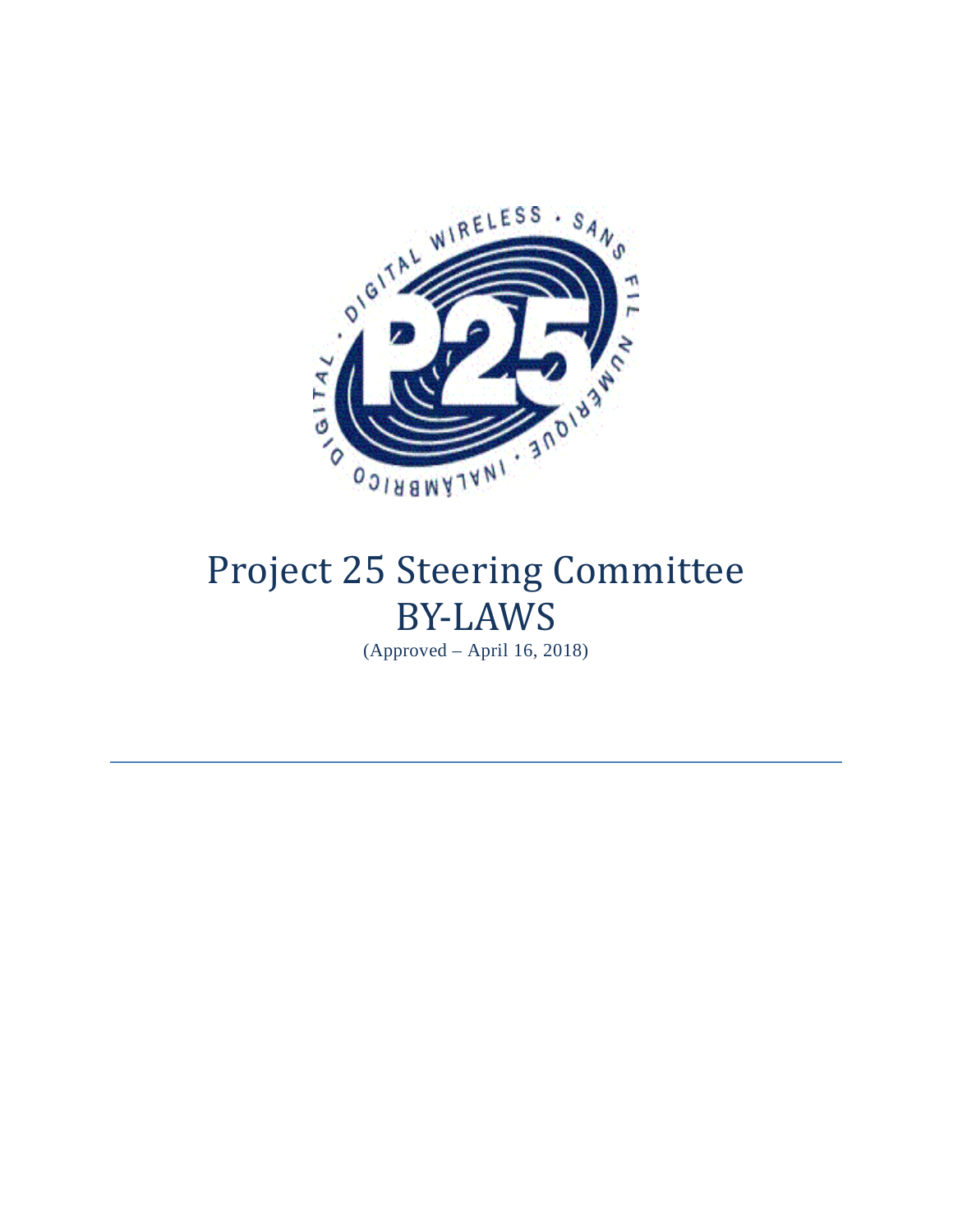# **Table of Contents**

| <b>SECTION III.</b><br>$\mathbf{A}$ .<br><b>B.</b><br>1.<br>2.<br>3.<br>$\overline{4}$ .<br><b>SECTION IV.</b><br>$\mathbf{A}$ .<br><b>B.</b><br>$\mathbf{C}$ .<br>D.<br>$\mathbf{A}$ .<br><b>B.</b><br>$C_{\bullet}$<br>$\mathbf{A}$ .<br>$C_{\bullet}$<br>APPENDIX A: PROJECT 25 USER NEEDS SUBCOMMITTEE - MEMBERSHIP AND |  |  |
|-----------------------------------------------------------------------------------------------------------------------------------------------------------------------------------------------------------------------------------------------------------------------------------------------------------------------------|--|--|
|                                                                                                                                                                                                                                                                                                                             |  |  |
|                                                                                                                                                                                                                                                                                                                             |  |  |
|                                                                                                                                                                                                                                                                                                                             |  |  |
|                                                                                                                                                                                                                                                                                                                             |  |  |
|                                                                                                                                                                                                                                                                                                                             |  |  |
|                                                                                                                                                                                                                                                                                                                             |  |  |
|                                                                                                                                                                                                                                                                                                                             |  |  |
|                                                                                                                                                                                                                                                                                                                             |  |  |
|                                                                                                                                                                                                                                                                                                                             |  |  |
|                                                                                                                                                                                                                                                                                                                             |  |  |
|                                                                                                                                                                                                                                                                                                                             |  |  |
|                                                                                                                                                                                                                                                                                                                             |  |  |
|                                                                                                                                                                                                                                                                                                                             |  |  |
|                                                                                                                                                                                                                                                                                                                             |  |  |
|                                                                                                                                                                                                                                                                                                                             |  |  |
|                                                                                                                                                                                                                                                                                                                             |  |  |
|                                                                                                                                                                                                                                                                                                                             |  |  |
|                                                                                                                                                                                                                                                                                                                             |  |  |
|                                                                                                                                                                                                                                                                                                                             |  |  |
|                                                                                                                                                                                                                                                                                                                             |  |  |
|                                                                                                                                                                                                                                                                                                                             |  |  |
|                                                                                                                                                                                                                                                                                                                             |  |  |
|                                                                                                                                                                                                                                                                                                                             |  |  |
|                                                                                                                                                                                                                                                                                                                             |  |  |
|                                                                                                                                                                                                                                                                                                                             |  |  |
|                                                                                                                                                                                                                                                                                                                             |  |  |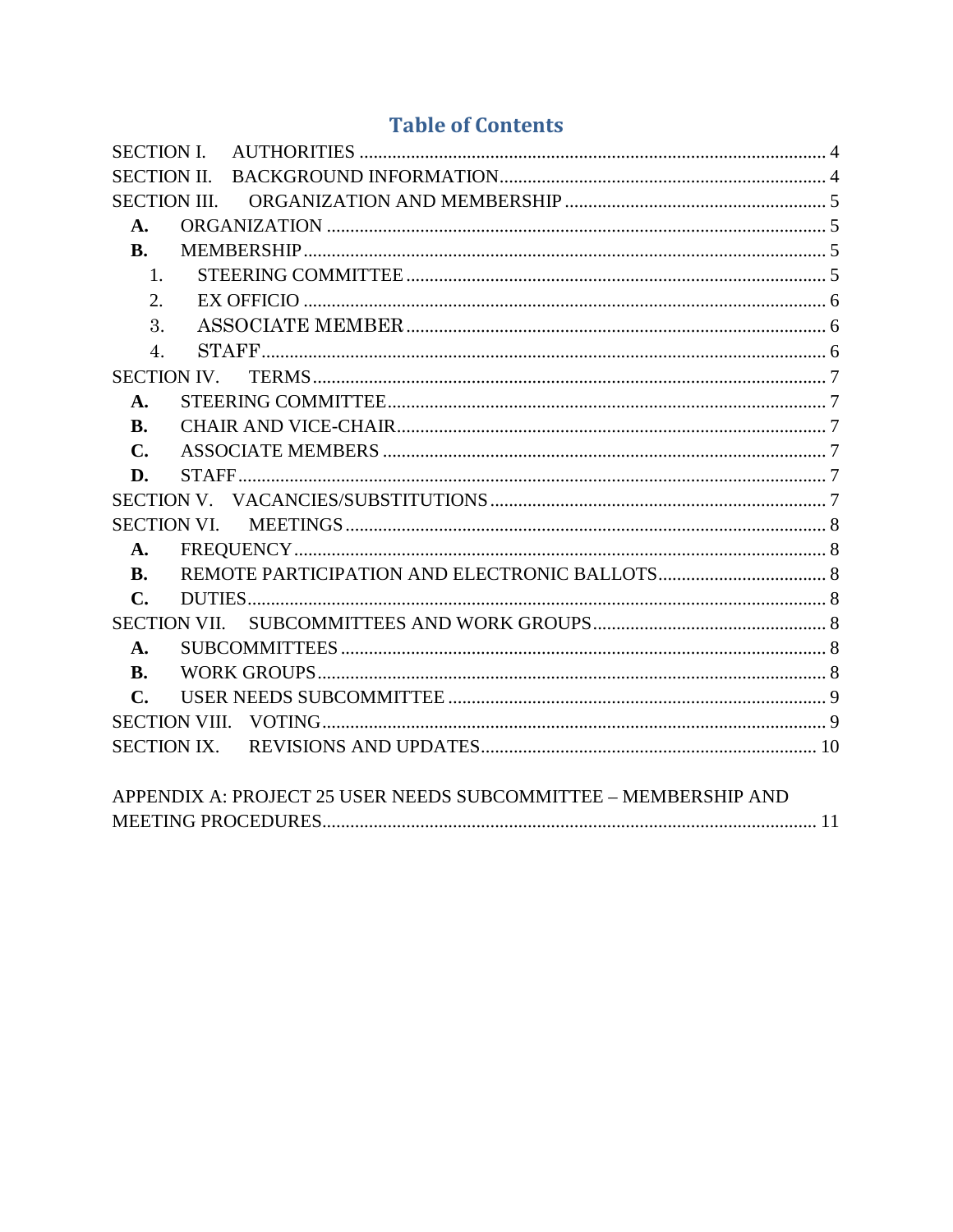# **Revision History**

| <b>Revision</b>  | Date       | <b>Changes</b>                                           |
|------------------|------------|----------------------------------------------------------|
| <b>Number</b>    |            |                                                          |
|                  | 4/8/2011   | n/a                                                      |
| $\overline{2}$   | 9/13/2011  | Clarified APCO/NASTD leadership nominations,             |
|                  |            | corrected editorial issues                               |
|                  | 10/21/2011 | Added a cover page, table of contents, revision history, |
| 3                |            | simplified voting requirements, established alternate    |
|                  |            | requirements, corrected editorial issues                 |
|                  | 1/28/2016  | Deleted reference to Project 34, revised language for    |
| $\boldsymbol{4}$ |            | Program Manager and staff, editorial revisions,          |
|                  |            | revised history                                          |
|                  | 4/16/2018  | <b>Added the Project 25 User Needs Subcommittee</b>      |
| 5                |            | <b>Membership and Meeting Procedures as Appendix A</b>   |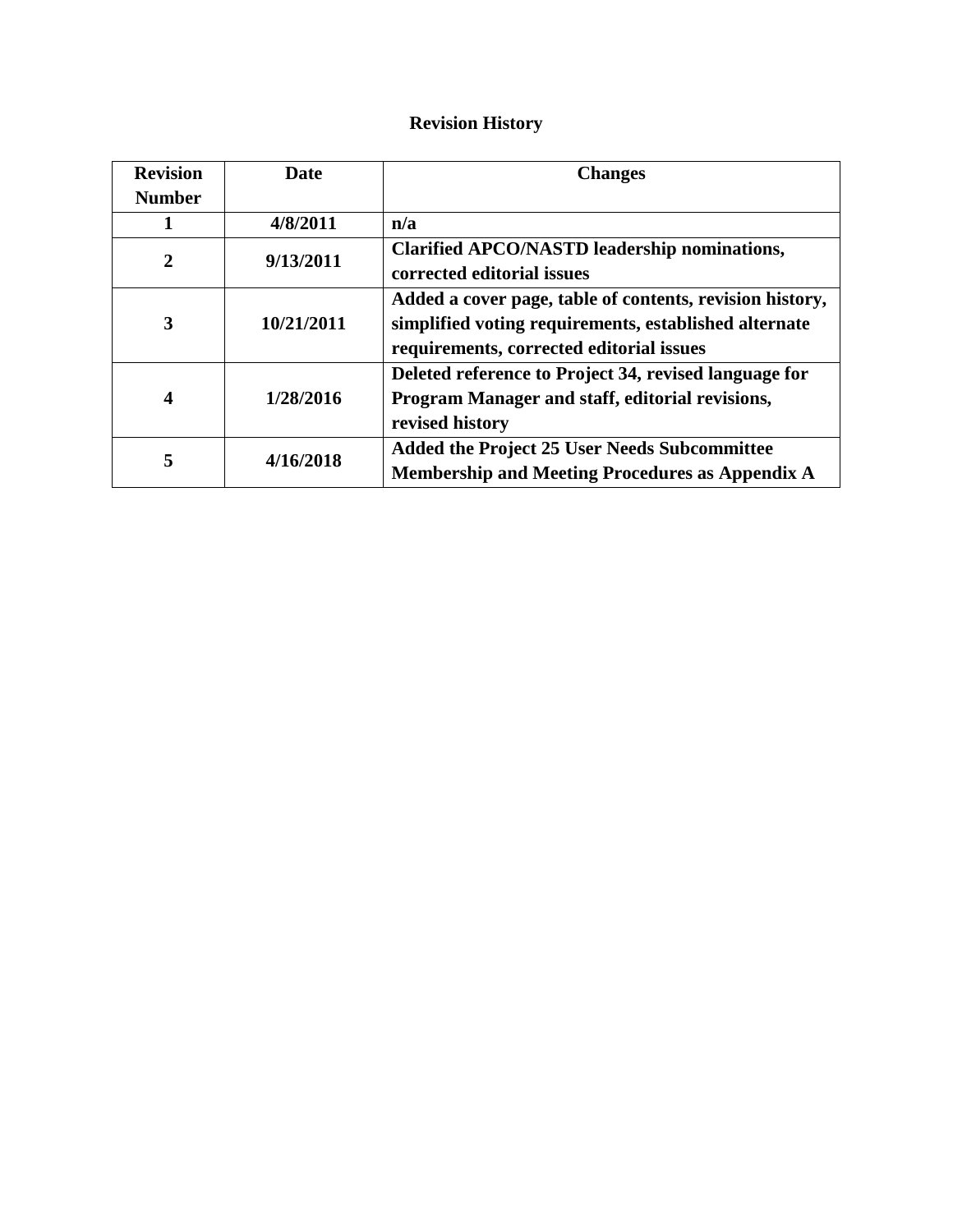# <span id="page-3-0"></span>**SECTION I. AUTHORITIES**

Following an initial meeting in September 1989, the Project 25 Steering Committee was formed in 1990 in accordance with an agreement between the Associated Public-Safety Communications Officers, Incorporated (APCO); the National Association of State Telecommunications Directors (NASTD); and agencies of the Federal Government. This Agreement is known as the APCO/NASTD/FED agreement and provided for the creation of APCO/NASTD/FED Project 25. To more appropriately address new high speed data (and later wideband) wireless requirements and technologies, APCO/NASTD/FED Project 25 was later amended to include Project 34. The project designation was changed to Project 25/34. When broadband technology and the concept of a National Public Safety Broadband Network was introduced, the effort to establish requirements and standards for "wideband" operation, Project 34, became dormant and the designation was again changed to Project 25.

In 1992, and amended in 1993, the Parties entered into a Memorandum of Understanding (MOU) with the Telecommunications Industry Association (TIA), whereby APCO/NASTD/FED Project 25 agreed to proceed to select Common System Standards for digital public safety radio communications (the "Standard") and TIA agreed to provide technical assistance in the development of documentation for the Standard in accordance with TIA's usual procedures and policies governing standards documentation.<sup>[1](#page-3-2)</sup>

The APCO/NASTD/FED agreement provided for the formation of a Project 25 Steering Committee, but did not specify the composition or number of Steering Committee members.

# <span id="page-3-1"></span>**SECTION II. BACKGROUND INFORMATION**

Project 25 is a unique user-driven process created to establish current and emerging wireless communications standards that meet the requirements of the public safety community. In this standards development process, Project 25 is directly involved with users and manufacturers. It also involved the development of a partnership with the TIA. Using the TIA Engineering Manual, TIA may develop a suite of technical standards, telecommunications system bulletins and technical white papers that enable the development, manufacture and operation of interoperable Project 25 communications systems and system components that satisfy the Project 25 adopted requirements.

The formal relationship with TIA was established through the execution of a MOU that outlines the responsibilities and obligations of both parties and the framework that TIA and Project 25 agreed to work within.

<span id="page-3-2"></span> $\overline{a}$ <sup>1</sup> Subsequent to signing the MOU, in 1993 APCO officially changed its name to the Association of Public-Safety Communications Officials-International, Inc. In 2007, NASTD officially changed its name to the National Association of State Technology Directors.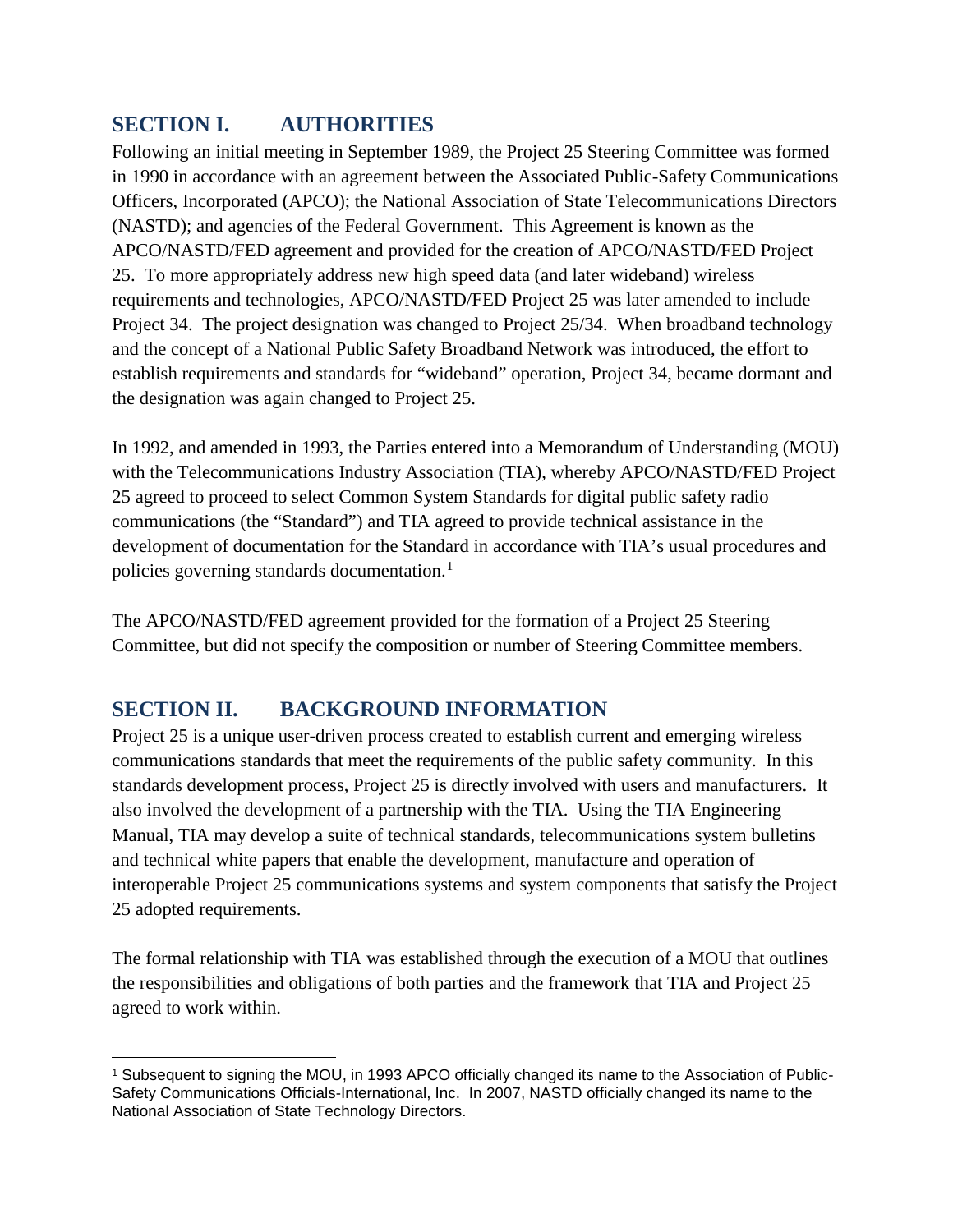A key element of the MOU is the clear understanding that the Project 25 Steering Committee may choose to select any standards proposal, telecommunications system bulletin, or white paper as a P25 Standard, but a TIA/Project 25 standard can only be created in accordance with the TIA-approved Engineering Manual, policies, and rules and regulations that coincide with the requirements of the American National Standards Institute (ANSI) process for Standards Development Organizations (SDO).

The Project 25 Standards Process is based on users determining the functionality and critical interfaces that require standardization to ensure interoperability among Project 25 system components produced by any manufacturer. While it is a user driven process, it is done in cooperation with industry to ensure both the expectations and deliverables can be achieved. These functionalities and interface requirements are documented in the Project 25 Statement of Requirements (P25 SOR). The P25 SOR is in turn approved and maintained by the P25 Steering Committee. Formal standard documents are developed, balloted, published, and maintained by the TR-8 Mobile and Personal Private Radio Standards Committee of the Telecommunications Industry Association (TIA).

# <span id="page-4-0"></span>**SECTION III. ORGANIZATION AND MEMBERSHIP**

#### <span id="page-4-1"></span>**A.** ORGANIZATION

The Steering Committee shall be comprised of representatives from APCO, NASTD, Federal user agencies, and public safety officials and representatives. Ex Officio, Associate Members, and staff may also serve with the concurrence of the Project 25 Steering Committee.

# <span id="page-4-3"></span><span id="page-4-2"></span>**B.** MEMBERSHIP

#### 1. STEERING COMMITTEE

The Project 25 Steering Committee is comprised of four (4) members appointed by APCO, four (4) members appointed by NASTD, five (5) members from various federal agencies that participate in the process, and no more than eight (8) members who represent public safety user organizations that are approved by the Steering Committee. The Committee at its full complement has twenty-one (21) members. The Steering Committee may continue to operate normally, subject to quorum requirements, when one or more positions remain vacant due to resignations or other unanticipated events that have left a position open. The Steering Committee will have a Leadership function that consists of a Chair and a Vice-Chair, elected from its membership. APCO or NASTD will designate a nominee for either the Chair or the Vice-Chair to be approved by both organizations and elected by a majority vote of the P25 Steering Committee voting members present, in accordance with Section VIII of these Bylaws.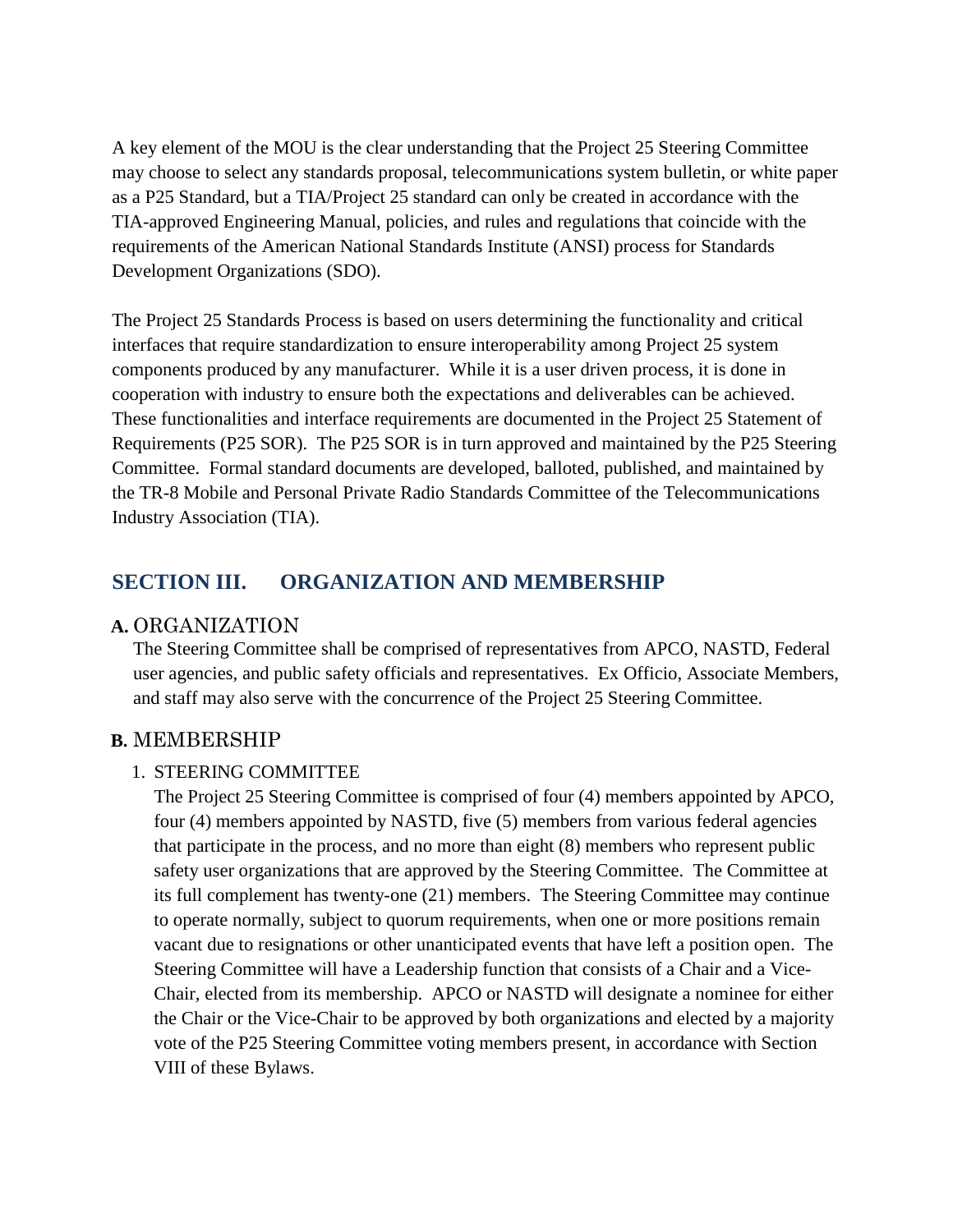The sponsoring associations may name primary and alternate representatives to serve on their behalf. Alternate(s) may not be sitting Steering Committee members, nor may they be active alternates for another sponsoring association.

#### <span id="page-5-0"></span>2. EX OFFICIO

The Latin term "ex officio" means by virtue of office or position. Ex officio members of boards and committees, therefore, are persons who are members by virtue of some other office or position that they hold.

Without exception, ex officio members have exactly the same rights and privileges as do all other members, including the right to vote. However, ex officio members are not counted in the full complement of twenty-one (21) members nor in determining the number required for a quorum. Ex officio members will not be included in determining whether or not a quorum is present.

Ex officio members can be added with a 2/3 majority vote of the P25 Steering Committee voting members present in accordance with Section VIII of these Bylaws.

#### <span id="page-5-1"></span>3. ASSOCIATE MEMBER

Associate Members may be nominated by any Steering Committee member. Associate Members must be selected by virtue of having expertise and/or knowledge in a particular Project 25 area of interest and can be a contributing participant of the Steering Committee.

Associate Members can be added with a 2/3 majority vote of the P25 Steering Committee voting members present in accordance with Section VIII of these Bylaws.

Voting rights and privileges will be determined by the Steering Committee on a case-bycase basis. Associate Members are not counted in the full complement of twenty-one (21) members or in determining the number required for a quorum. Associate members will not be included in determining whether or not a quorum is present.

#### <span id="page-5-2"></span>4. STAFF

The Steering Committee may choose to employ staff to carry out the purposes of these bylaws. Staff may consist of a Program Manager or other positions, as designated by the Steering Committee. The duties of any staff position will be defined by the Steering Committee in a separate document at the time of appointment.

If implemented, the Steering Committee will develop a Scope of Work for each position. This Scope of Work must be approved by a 2/3 majority of the P25 Steering Committee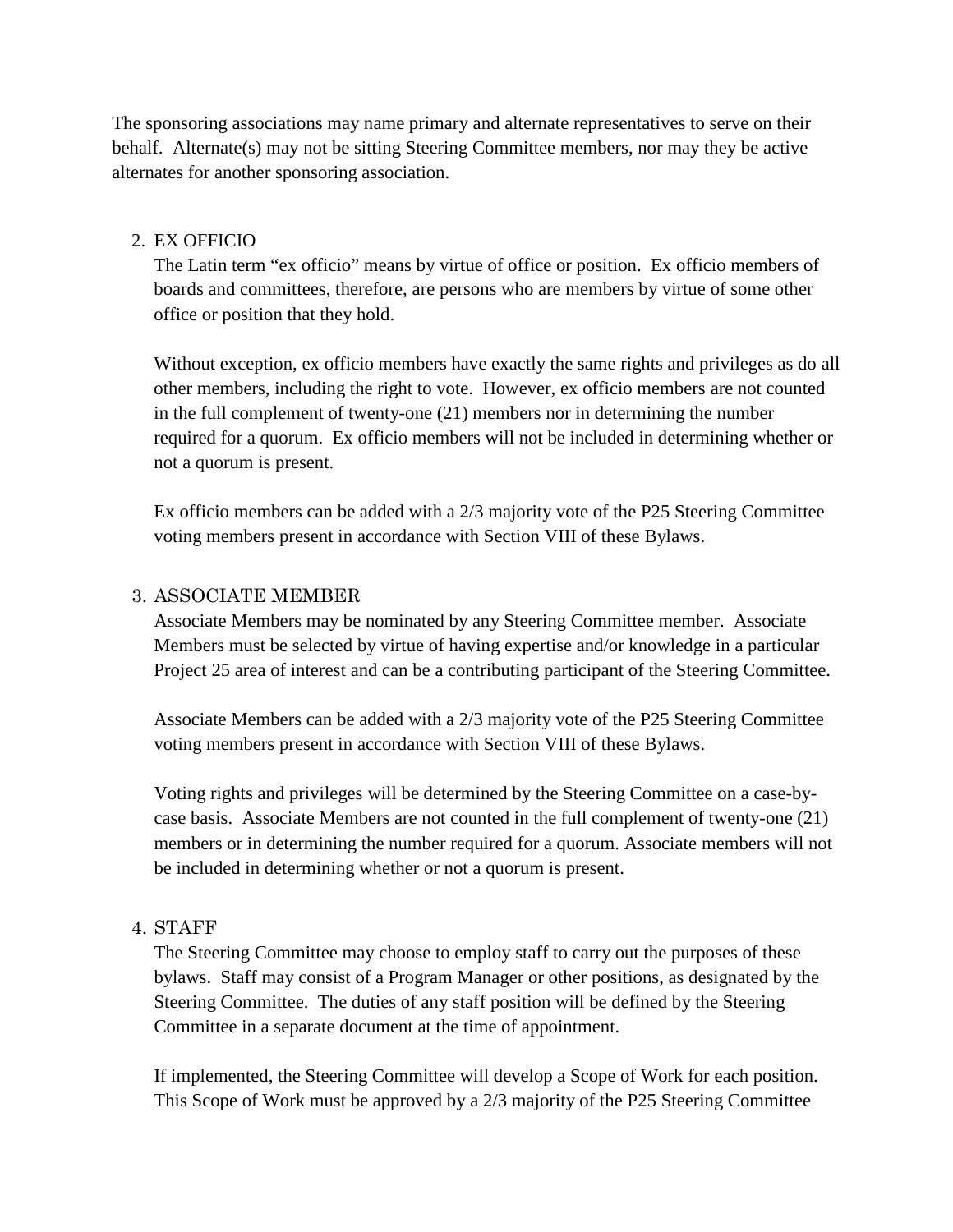voting members present in accordance with Section VIII of these Bylaws. The staff will be responsible for developing and providing the required reports, budgets and accounting information in accordance with the Scope of Work.

# <span id="page-6-0"></span>**SECTION IV. TERMS**

# <span id="page-6-1"></span>**A.** STEERING COMMITTEE

Steering Committee members serve at the pleasure of their respective sponsoring organization. The Steering Committee membership is subject to reaffirmation on a biennial basis.

## <span id="page-6-2"></span>**B.** CHAIR AND VICE-CHAIR

The Chair and Vice-Chair shall be elected or reaffirmed every two years on an alternating basis. The support of the Chair and Vice-Chair must be reaffirmed by their respective association or organization every two years. The leadership may serve consecutive terms.

In the case that both the Chair and Vice-Chair positions are vacant simultaneously, the first term of the Vice-Chair shall be one year, to establish the alternating term with the Chair to maintain continuity of leadership.

## <span id="page-6-3"></span>**C.** ASSOCIATE MEMBERS

The term of service of associate members will be determined by the P25 Steering Committee Members and will be dependent on the requirement or project.

## <span id="page-6-4"></span>**D.** STAFF

<span id="page-6-5"></span>Staff will serve at the pleasure of the Steering Committee.

# **SECTION V. VACANCIES/SUBSTITUTIONS**

Vacancies in the Steering Committee shall be filled in the same manner as the original appointments. In addition to offering a representative to the Steering Committee, an association or organization may also designate an alternate representative who in the absence of the primary representative has the same voting rights as the primary representative.

Members may send other representatives to Steering Committee meetings when they are unable to attend such meetings. However, such representatives may not vote on behalf of the absent primary or alternate member or in their own right.

In the event that a Steering Committee member or a designated alternate is unable to attend a meeting, a Steering Committee member may submit a vote on any motion in advance. If the motion is changed after the submission of the advanced vote then the vote is invalidated. The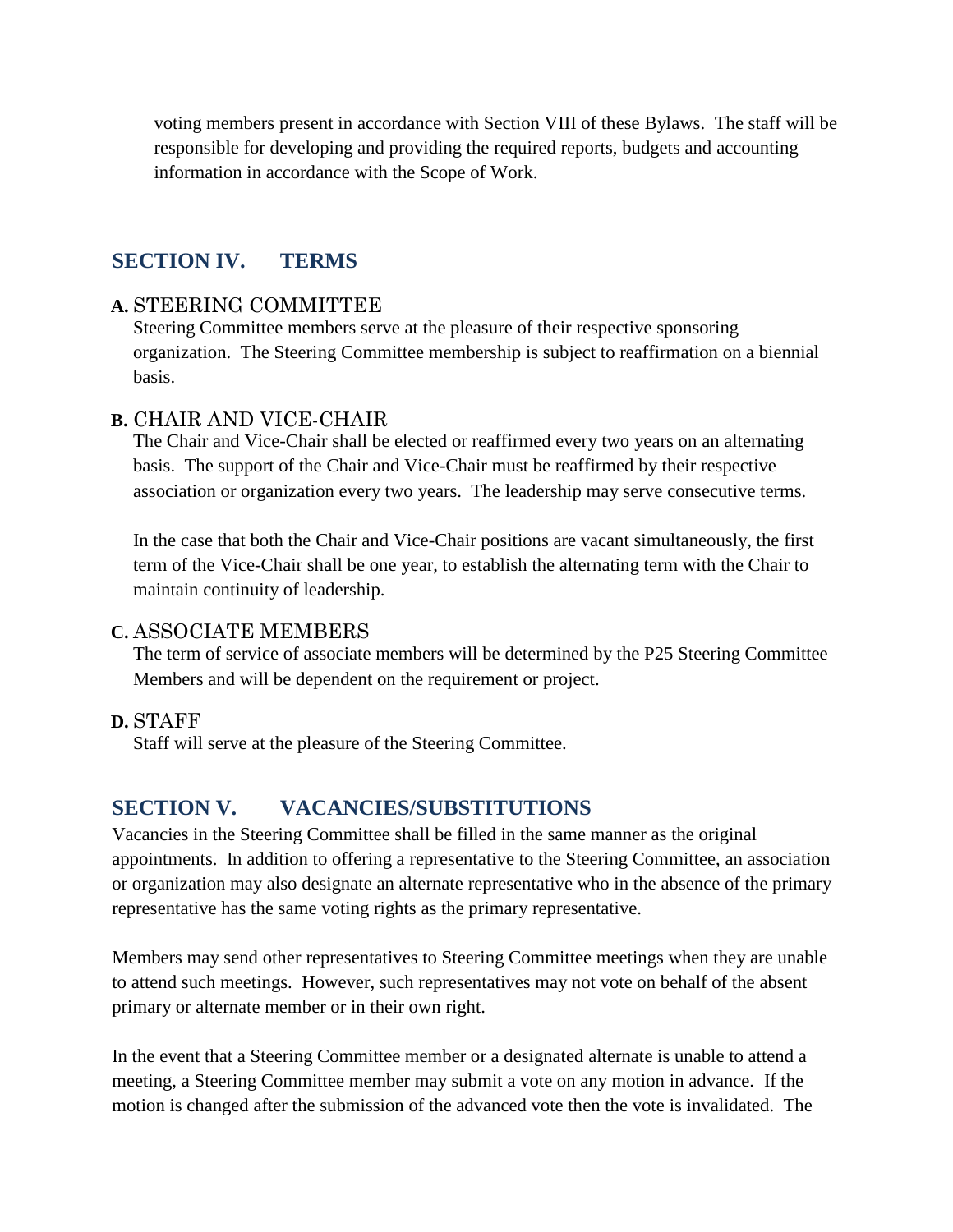Steering Committee member shall notify the Chair or Vice-Chair in writing or email at least twenty-four (24) hours prior to the scheduled start of the official meeting.

# <span id="page-7-0"></span>**SECTION VI. MEETINGS**

# <span id="page-7-1"></span>**A.** FREQUENCY

The Steering Committee shall make all efforts to meet on a quarterly basis. As circumstances dictate, any of these Quarterly meetings can be conducted as a Quorum Conference Call. Additional meetings can be scheduled at the discretion of the Chair/Vice-Chair with at least thirty (30) days notice. The management of the meetings of the Steering Committee is the responsibility of the Chair/Vice-Chair, with assistance from the staff.

# <span id="page-7-2"></span>**B.** REMOTE PARTICIPATION AND ELECTRONIC BALLOTS

The Chair/Vice-Chair may schedule conference calls and/or electronic ballots when urgent action is required. A quorum call, either by remote participation, conference call or email, must be scheduled no less than fifteen (15) calendar days in advance. Any materials to be considered must be provided at least seven (7) calendar days in advance of the call or email ballot. Actions taken on behalf of the Steering Committee require a simple majority of the Steering Committee members present once a quorum has been established, except as noted in Section VIII of these Bylaws.

## <span id="page-7-3"></span>**C.** DUTIES

The duties of the Steering Committee, subcommittees and the staff are specified in the APCO/NASTD/FEDERAL Project 25/34 PROCESS (P25 guidelines).

# <span id="page-7-4"></span>**SECTION VII. SUBCOMMITTEES AND WORK GROUPS**

By at least a simple majority vote of the P25 Steering Committee members present, once a quorum has been established, the Steering Committee may designate a chairperson for, assign responsibilities of, and appoint members to subcommittees and/or work groups.

## <span id="page-7-5"></span>**A.** SUBCOMMITTEES

Subcommittees will be permanent, or standing, sub-elements of the Steering Committee, until such time as they are abolished by the P25 Steering Committee members in accordance with Section VIII of these Bylaws. The creation or abolishment of subcommittees must be accomplished by a 2/3 majority vote of the P25 Steering Committee voting members present in accordance with Section VIII of these Bylaws.

## <span id="page-7-6"></span>**B.** WORK GROUPS

Work Groups will be ad hoc sub-elements, provided with a specific objective and being discontinued by the Steering Committee Chair/Vice-Chair, and the concurrence of the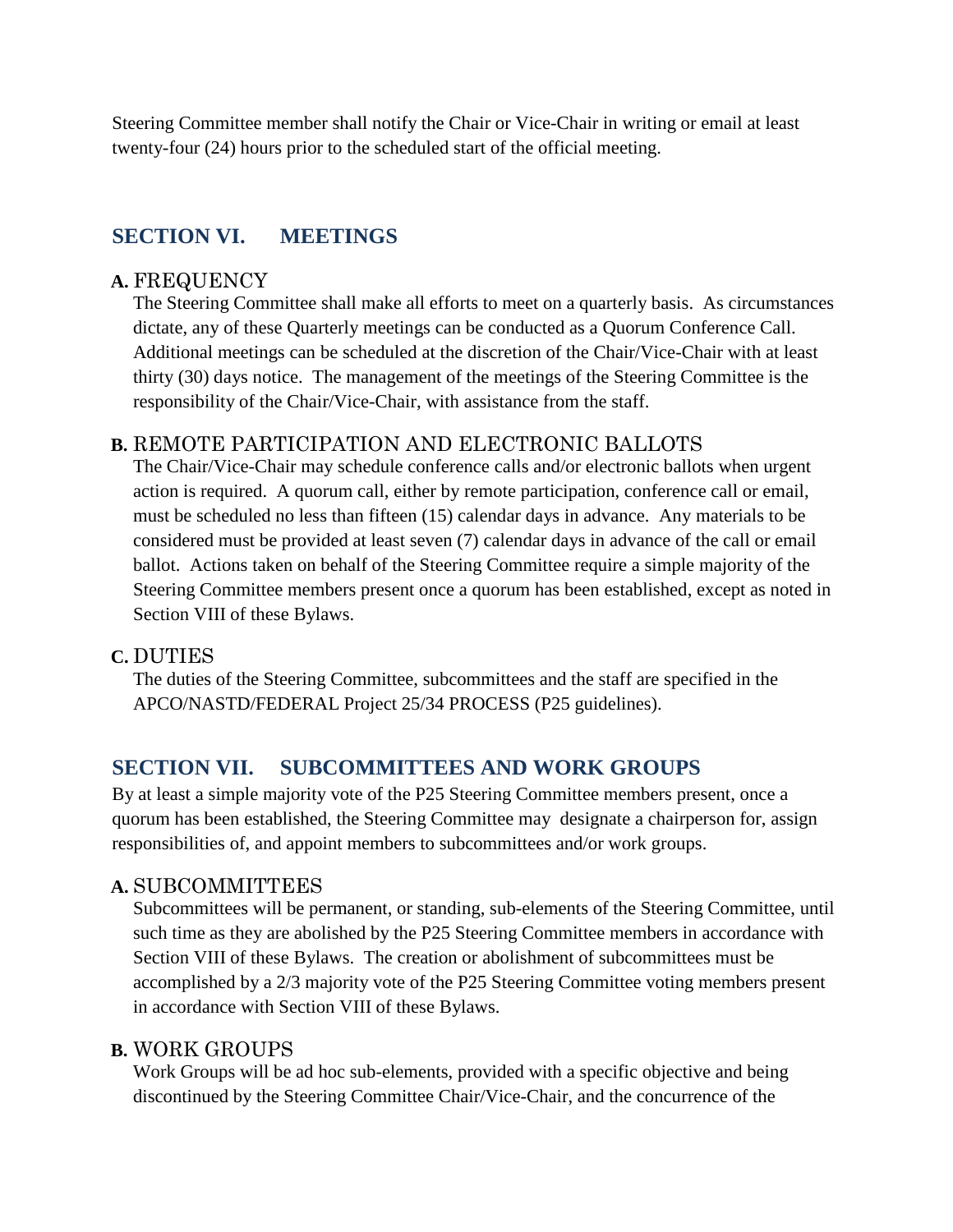Steering Committee when that objective is achieved, or is determined to be no longer appropriate.

Unless directed otherwise by the Steering Committee Chair or Vice-Chair, the Work Group Chairperson may involve others as participants of the Work Group as they deem appropriate. The members of a Work Group do not need to be Steering Committee members. Persons representing commercial entities may participate on Work Groups in an advisory capacity, but shall not have a vote.

# <span id="page-8-0"></span>**C.** USER NEEDS SUBCOMMITTEE

The User Needs Subcommittee (UNS) is a permanent sub-group within Project 25.

The members shall be representatives of user agencies/organizations and must submit a letter of confirmation to the Chair or Vice-Chair of the Subcommittee in accordance with the guidelines established within the subcommittee.

The Chair and Vice-Chair of the UNS shall be affirmed by the Steering Committee based on a 2/3 majority vote of the P25 Steering Committee voting members present in accordance with Section VIII of these Bylaws. The Chair and Vice-Chair shall be appointed or reaffirmed every two years and must have letter(s) of support from their sponsoring agency/organization.

The Chair and Vice-Chair may serve consecutive terms with the approval of 2/3 of the P25 Steering Committee voting members present in accordance with Section VIII of these Bylaws. If possible, the terms of the Chair and Vice-Chair should be alternating years.

Membership and Meeting Procedures for the UNS are included in this document as Appendix A.

# <span id="page-8-1"></span>**SECTION VIII. VOTING**

Voting shall be in accordance with *Robert's Rules of Order Newly Revised*, latest edition. Unless specified within the bylaws, action shall be based on simple majority of the members present, once a quorum has been established.

Actions that require a two-thirds (2/3) majority vote of the P25 Steering Committee voting members present, once a quorum has been established, include the following:

- o Acceptance of Ex Officio and Associate Members (Section III. A. 2 and 3)
- o Acceptance/Revisions of Staff Scope of Work (Section III. A. 4.)
- o APCO/NASTD/FEDERAL Project 25/34 PROCESS (P25 guidelines) (Section VI. C.)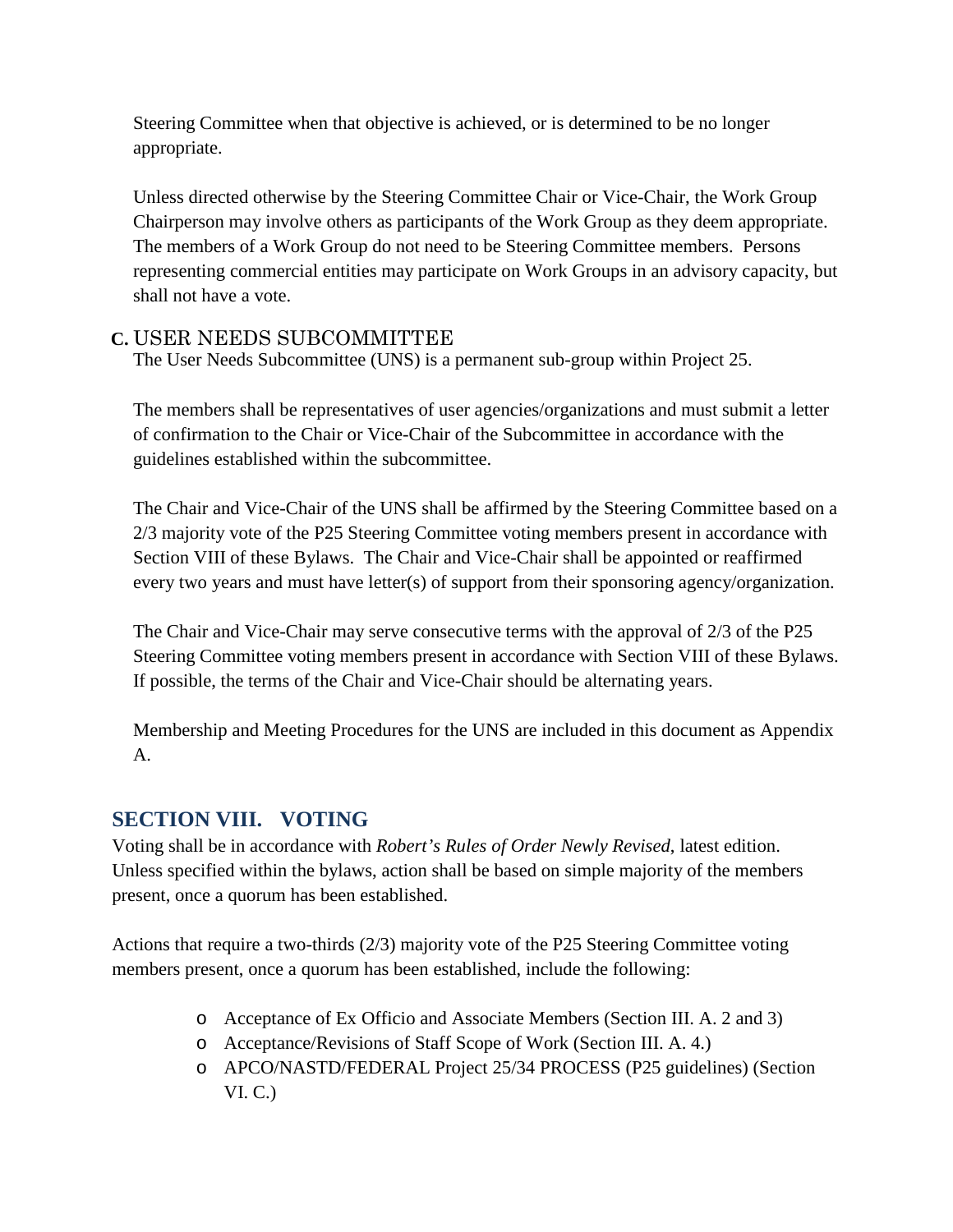- o Creation/Abolishment of Subcommittees (Section VII. A.)
- o Appointment/Reaffirmation User Needs Subcommittee Chair/Vice-Chair (Section VII. C.)
- o P25 Steering Committee Bylaws Revisions (Section IX)
- o Approval of Proposed Standards/Specifications to be forwarded to TR8
- <span id="page-9-0"></span>o Approval of Revisions of the Project 25 Users Statement of Requirements

# **SECTION IX. REVISIONS AND UPDATES**

The Project 25 Steering Committee by-laws will be reviewed no less frequently than on a biennial basis and updated as necessary. Revisions to the by-laws require a 2/3 majority vote of the P25 Steering Committee voting members present in accordance with Section VIII of these Bylaws.

All proposed changes to the by-laws must be provided to the membership at least thirty (30) days prior to the official vote of the Steering Committee members.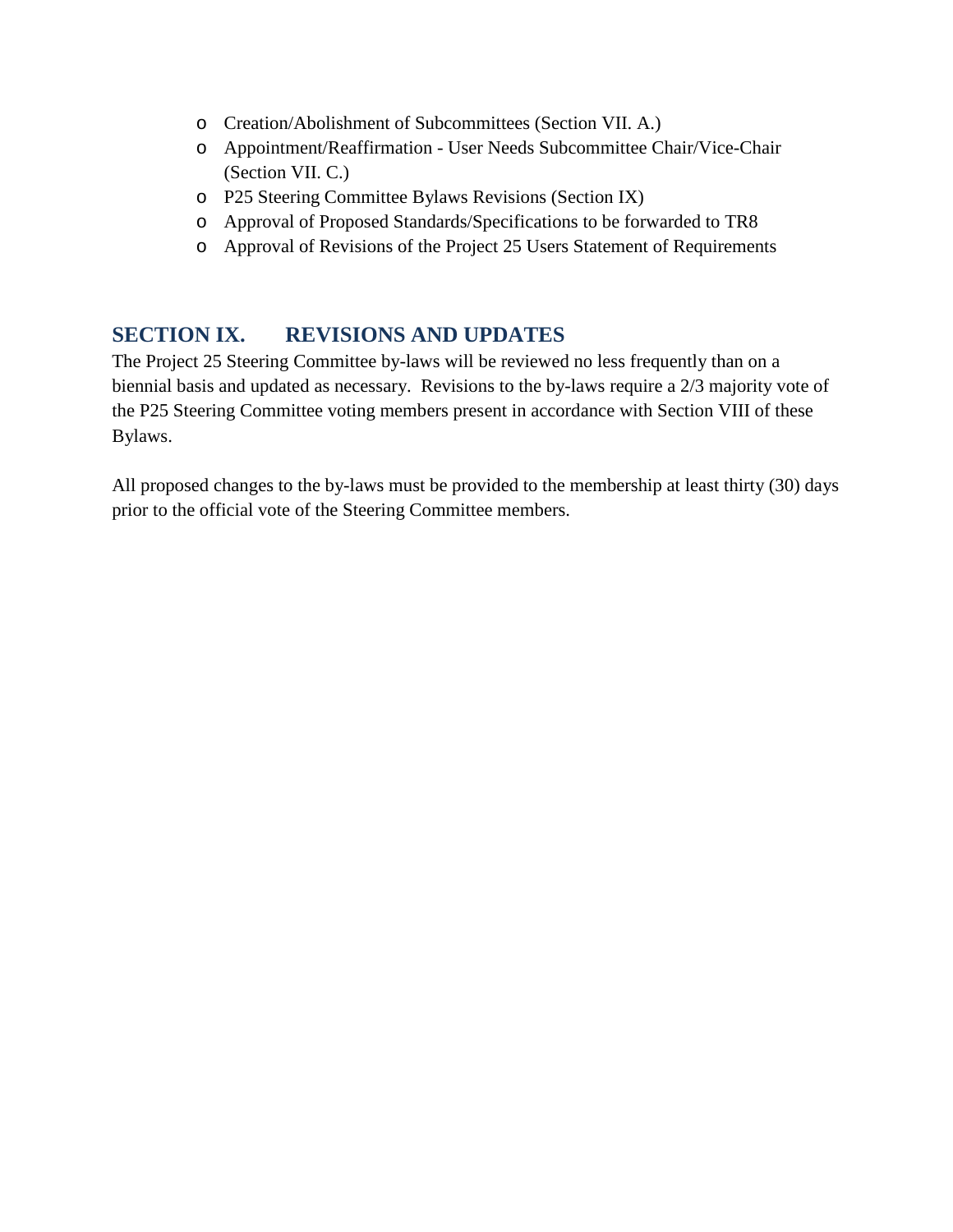# <span id="page-10-0"></span>**APPENDIX A: PROJECT 25 USER NEEDS SUBCOMMITTEE – MEMBERSHIP AND MEETING PROCEDURES**

# **Project 25 User Needs Subcommittee Membership and Meeting Procedures**

#### **Scope**

The Project 25 (P25) Bylaws (Approved January 28, 2016) define the User Needs Subcommittee (UNS) as "a permanent sub-group within Project 25." The UNS is intended to provide a forum for user input, education, and discussion on issues that come before, or are relevant to, the Project 25 Steering Committee. The User Needs Subcommittee is an advisory group to the Project 25 Steering Committee and is not a quorum body.

#### **Authority**

Nothing in this document shall supersede any process or authority set forth by the Project 25 Bylaws. If any part of this document conflicts with the Project 25 Bylaws, the Project 25 Bylaws shall take precedence. The P25 UNS leadership may present recommended revisions to this document to the Project 25 Steering Committee for consideration.

#### **Leadership**

• P25 UNS leadership is appointed by the P25 Steering Committee in accordance with the Project 25 Bylaws (Approved January 28, 2016):

*"The Chair and Vice-Chair of the UNS shall be affirmed by the Steering Committee based on a 2/3 majority vote of the P25 Steering Committee voting members present…The Chair and Vice-Chair shall be appointed or reaffirmed every two years and must have letter(s) of support from their sponsoring agency/organization. The Chair and Vice-Chair may serve consecutive terms with the approval of 2/3 of the P25 Steering Committee voting members present…If possible, the terms of the Chair and Vice-Chair should be alternating years."* 

• Any function or authority delegated herein to the P25 UNS Chair may be performed by the P25 UNS Vice-Chair in the Chair's absence or at the Chair's request.

#### **Membership**

- The P25 UNS consists of both members and observers that participate in P25 UNS meetings.
- The Project 25 Bylaws (Approved January 28, 2016) define UNS membership as follows:

*"The members [of the User Needs Subcommittee] shall be representatives of user agencies/organizations and must submit a letter of confirmation to the Chair or Vice-*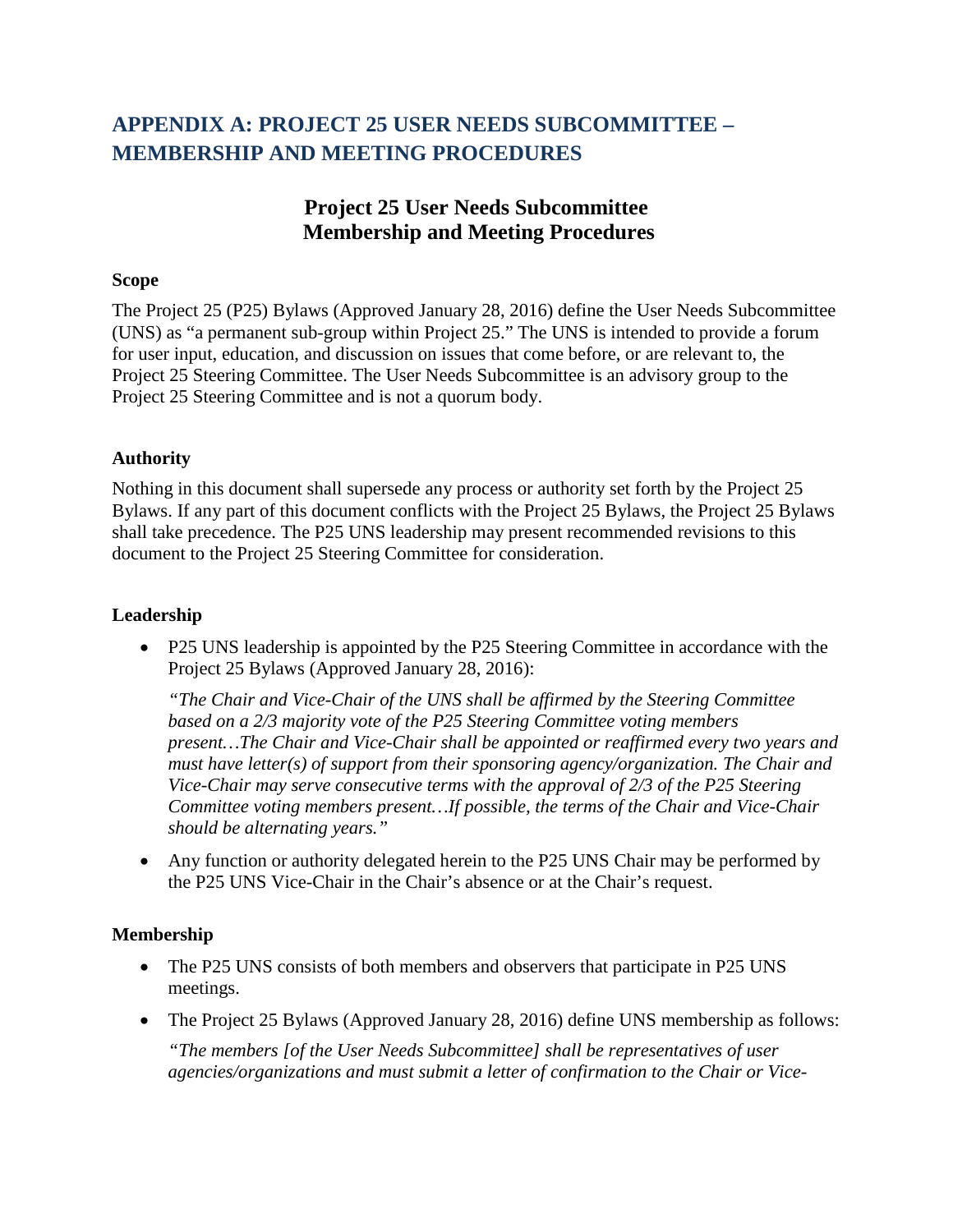*Chair of the Subcommittee in accordance with the guidelines established within the subcommittee."* 

- Once the P25 UNS Chair has accepted a letter of confirmation from an applicant's agency, the applicant shall immediately be considered a member of the UNS unless the P25 Steering Committee expresses a desire to review the membership decision.
- A P25 UNS observer is defined as a participant that does not represent an entity as described above or who represents such an entity but has not applied or been accepted for membership. This includes, but is not limited to, representatives of:
	- o Commercial entities who provide P25 hardware, software, or services
	- o Third-party/independent test laboratories
	- o Other entities that have a vested interest in P25, LMR, and/or mission-critical communications but do not meet eligibility requirements for membership (e.g., research organizations and government regulatory agencies)
- Both members and observers may participate in open meetings of the P25 UNS, including the submission of documents for consideration at P25 UNS meetings.
- To maintain member status, a P25 UNS member must have participated in at least one UNS meeting in the past 12 months.
	- o P25 UNS Leadership shall provide notice to members at least 60 days prior to the meeting at which a participant's member status will lapse.
	- o If more than 12 months have passed since a member's most recent participation in a UNS meeting, the member shall be automatically removed from UNS rolls.
	- o When a participant's member status lapses, the participant's management must request reinstatement of their member status by the same process required for an initial request.
- The P25 Steering Committee retains the final authority for approving P25 UNS membership applications and related matters, and remains responsible for conducting any appeals process that may result from the conduct of P25 UNS activities.

## **Meetings**

- A minimum of six P25 UNS meetings shall be held in a calendar year. A minimum of two of these meetings shall be face-to-face meetings.
- Whenever possible, meetings shall be announced to the P25 UNS distribution list no later than 30 days prior to the date of the meeting. Whenever possible, a draft agenda shall be distributed no later than 10 days prior to the date of the meeting.
- While in-person participation is strongly encouraged, a teleconference bridge will be provided for in-person meetings, and full participation by teleconference accommodated, whenever reasonably possible.